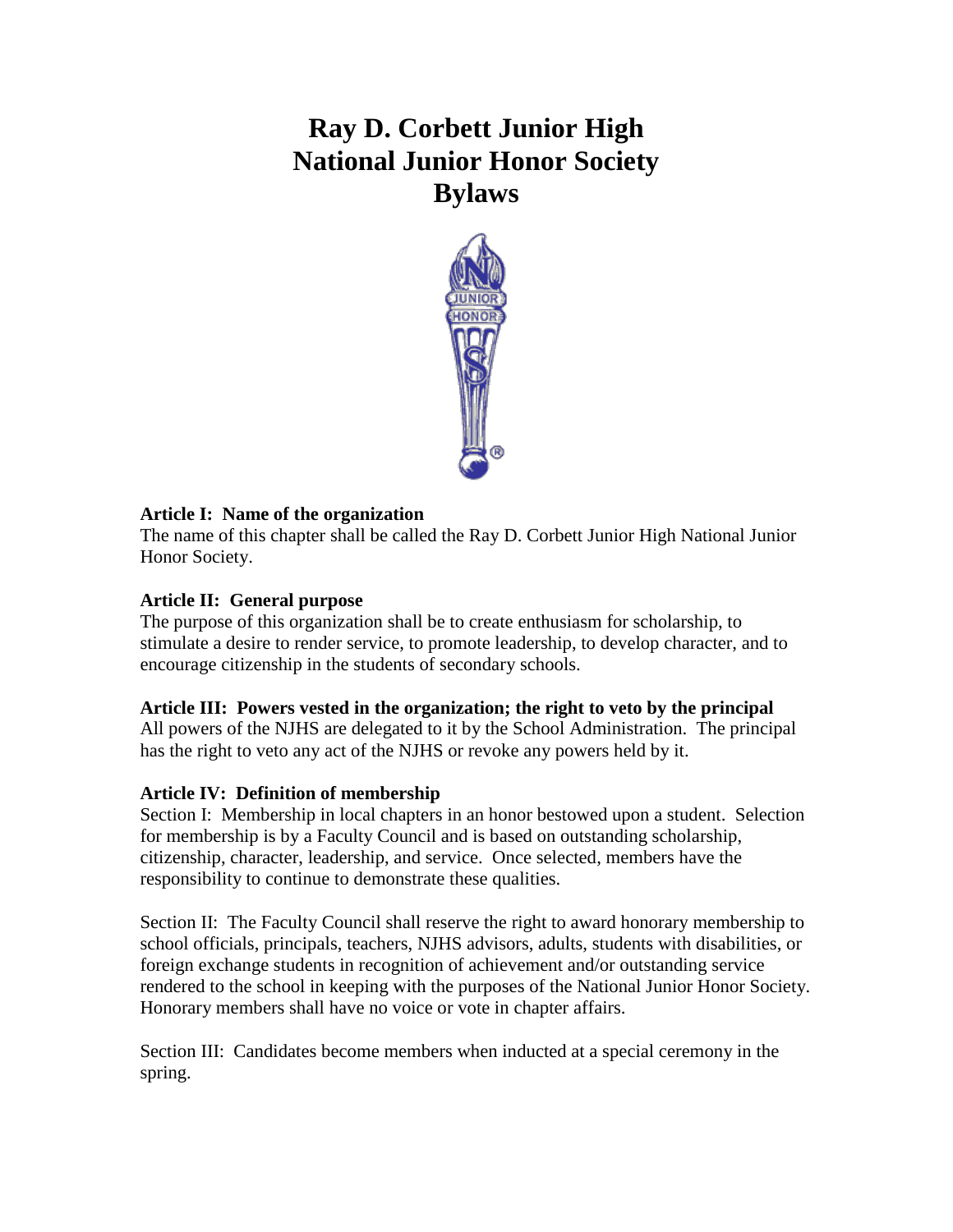Section IV: A National Junior Honor Society member who transfers to another school and brings a letter from the former principal or chapter advisor to the new school advisor shall be accepted automatically as a member in the new school's chapter. Transfer members must meet the new chapter's standards within one semester in order to retain membership.

# **Article V: Selection of members**

Section I: Candidates for membership must be in the  $7<sup>th</sup>$  grade at Ray D. Corbett Middle School.

Section II: Candidates must maintain an overall average of a 93 in the four core classes of math, science, language arts, and social studies for the first three consecutive grading periods.

Section III: After meeting the scholarship criteria the student will be notified and an information packet will be given to the student. This information packet focuses on the remaining four criteria: leadership, citizenship, character, and service. Students will be required to fill out a student activities form, hand out evaluations to five teachers (four core teachers and one teacher of the student's choice), write an essay, and describe a service project of their choice that they would like to begin or continue.

Section IV: To become a member of NJHS the total number of points must equal or exceed 80. Points are accumulated by teacher evaluations (max 80 pts.), co curricular activities, leadership activities, community activities, service activities and other activities that may not fit in the other categories (max 5 pts.), and the student's essays (max 2 pts.). Students must also return a completed and signed requirements, obligations, and responsibilities agreement signed by both student and parent (max 1 pt.)

Section V: Students will automatically become disqualified from selection if 1) the paperwork is not turned in on time to the chapter advisor or 2) Parent signatures, activities, and student personal statements (essays) are not authentic.

# **Article VI: Discipline and Dismissal**

Members and/or officers may not participate or be recognized in the induction ceremony if they do not meet the requirements of members: show documented progress on their volunteer service hours (minimum of 30 hours by the end of the  $3<sup>rd</sup>$  grading period), maintain a 93 overall average in core classes for the first three consecutive grading periods, attend at least 90% of the meetings, and participate in the UIL competition.

#### **Article VII: Meetings and special sessions**

Section I: Formal meetings will be held monthly. All chapter members are required to attend.

Section II: Special sessions may be called by either the President or the Chapter Advisor in response to school or community need.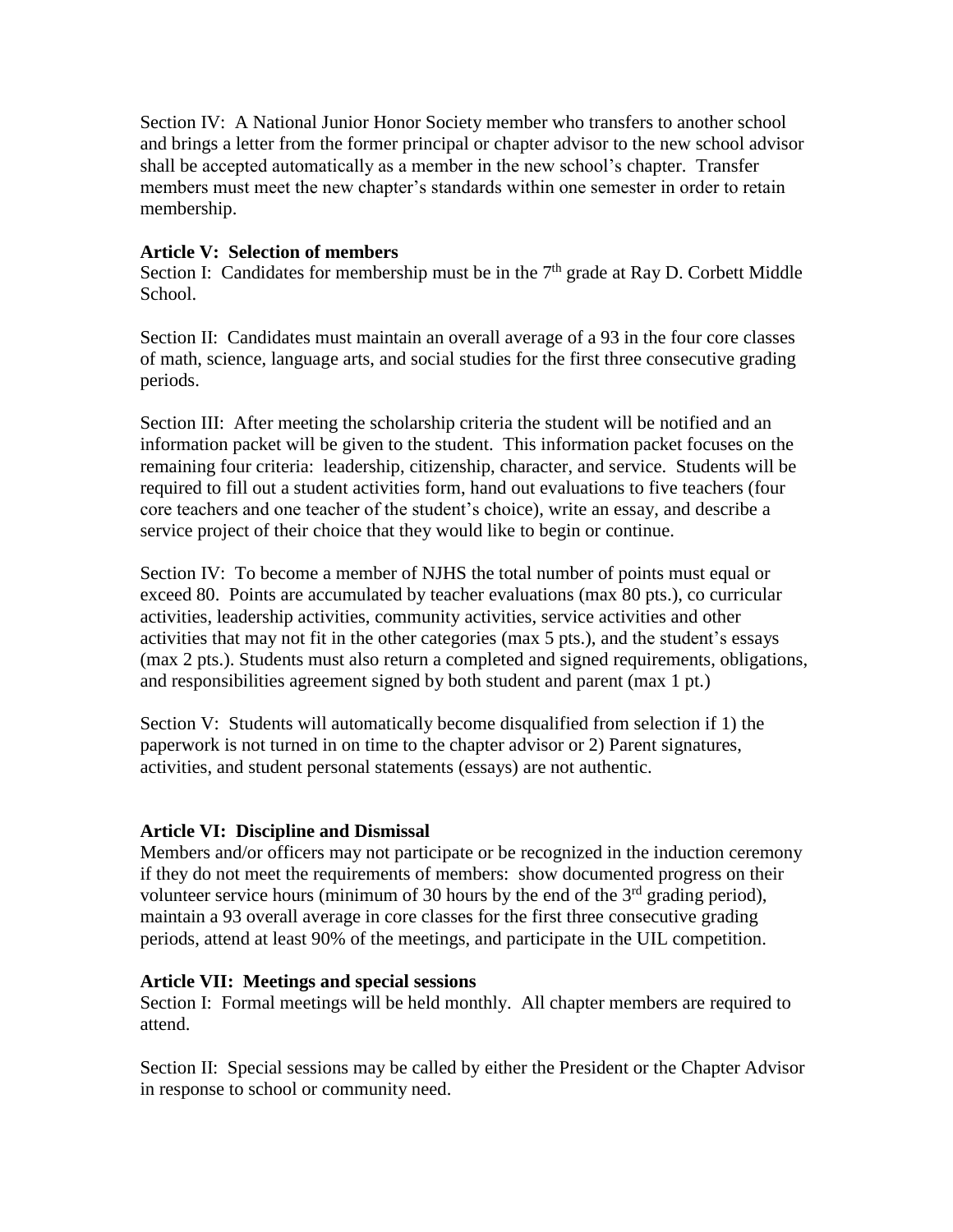Section III: Meetings and special sessions will be conducted according to Robert's Rules of Order.

# **Article VIII: Duties and responsibilities**

Section I: The Faculty Council is a 5 member council selected by the Principal. The Faculty Council is responsible for selection of new members into National Junior Honor Society.

Section II: The chapter advisor is responsible for the direct, day-to-day supervision of the chapter and act as liaison between faculty, administration, students, and community. He/she should maintain files on current members, prospective members, chapter history, activities, and financial transactions. The chapter advisor shall regularly review each member for compliance with Society standards and obligations. The chapter advisor shall help the chapter officers understand and carry out their duties. The advisor shall be an exofficio, non-voting, sixth member of the Faculty Council.

Section III: There are five officers: President, Vice-President, Secretary, Historian, and Treasurer. The President is responsible for presiding and keeping order of all meetings. The vice-president will assume the role of President if necessary and will co-chair all committees. The Secretary is responsible for keeping the minutes of the meetings, recording the attendance of members, and all official chapter correspondence. The Historian is responsible for keeping a record of the club's accomplishments and activities for the year. Collect items such as pictures and news clippings about the club and its members. Organize a scrapbook to tell the chapter's story for the year. The Treasurer shall keep the record of chapter expenses, dues, and other financial transactions of the chapter.

Section IV: Members of this chapter are required to show documented progress on their volunteer service hours (minimum of 30 hours by the end of the  $3<sup>rd</sup>$  grading period), maintain a 93 overall average in core classes for the first three grading periods, attend at least 90% of chapter meetings, and participate in UIL academic competitions. Participation in UIL competitions includes at least one event, attending practices for the event, and attending at least one meet.

#### **Article IX: Officers**

Section I: Officers are elected during the first chapter meeting of the year. Election of officers is done by majority vote of the chapter members. All chapter members are eligible to vote.

Section II: Officers are held to the same standards as members. If an officer falls below any of the requirements they will be removed from office. If the President is removed the Vice-President will now become the President. If the Vice-President, Treasurer, or Secretary is removed the chapter will hold new elections.